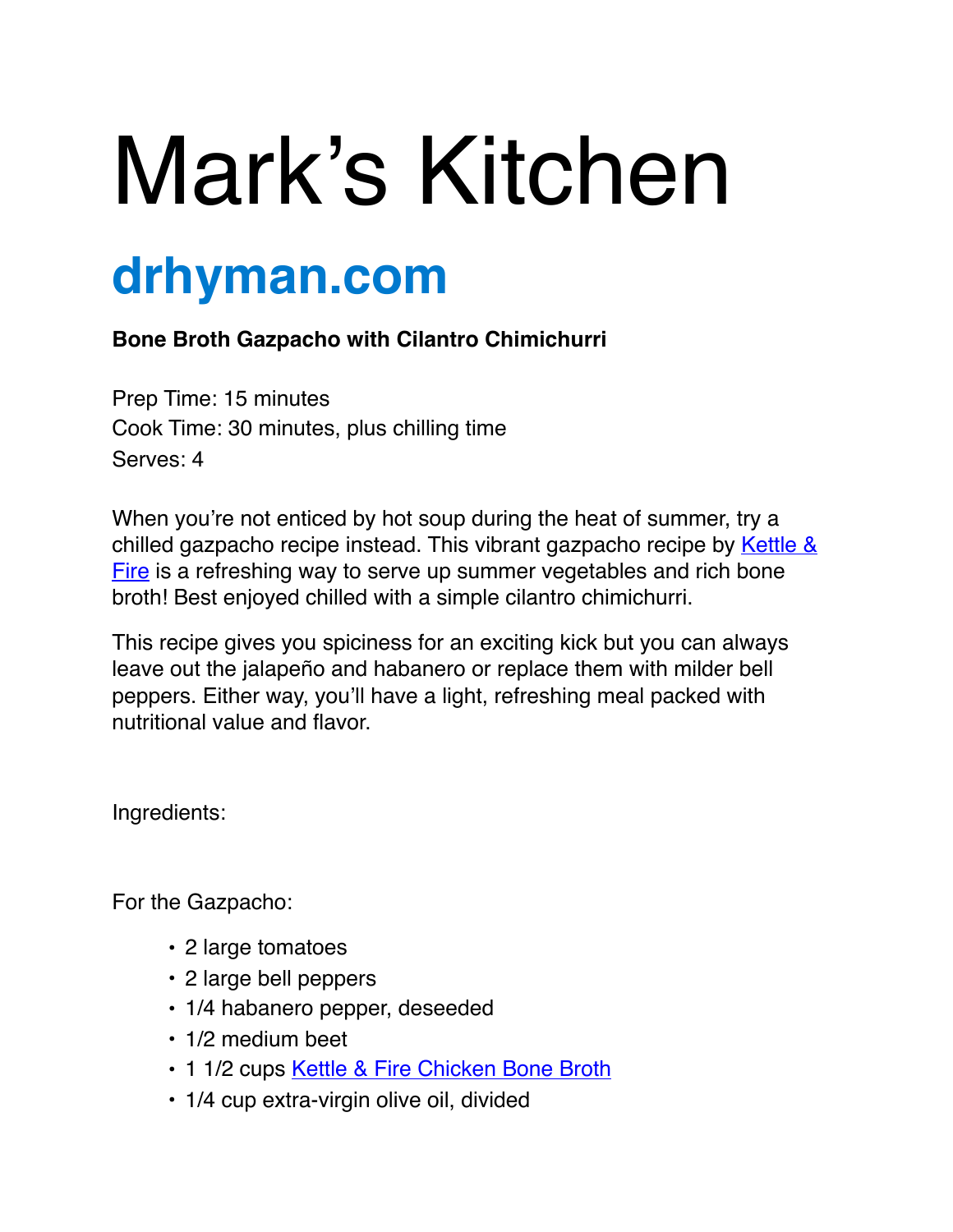- 2 tablespoons balsamic vinegar
- sea salt and pepper to taste

For the Cilantro Chimichurri:

- 1 cup packed cilantro
- 1 clove garlic
- 1 teaspoon diced jalapeño, deseeded
- 1/4 cup extra-virgin olive oil
- $\cdot$  1/2 lime
- sea salt and pepper to taste

For garnish:

- Fresh cilantro leaves
- sea salt and pepper to taste

Step 1: Preheat the oven to 400°F. Bring a small saucepan of filtered water to a boil.

Step 2: Roughly chop tomatoes, bell peppers and the habanero (if using). Add the veggies to a rimmed baking sheet, drizzle with 1 tablespoon of the extra-virgin olive oil and toss to coat. Place in oven and roast for 20 to 25 minutes or until slightly charred and fork tender.

Step 3: While veggies are roasting, add the beet to hot water and boil for 20 minutes or until fork tender. Remove the beet and set aside to cool.

Step 4: Place the veggies, beet and the remaining gazpacho ingredients into a blender and blend on high for 50 to 60 seconds, or until desired consistency. Taste and adjust seasoning, as needed. Place the soup in the refrigerator to chill for at least 1 to 2 hours, or if prepping the soup in advance, place in an air-tight container for up to 5 days.